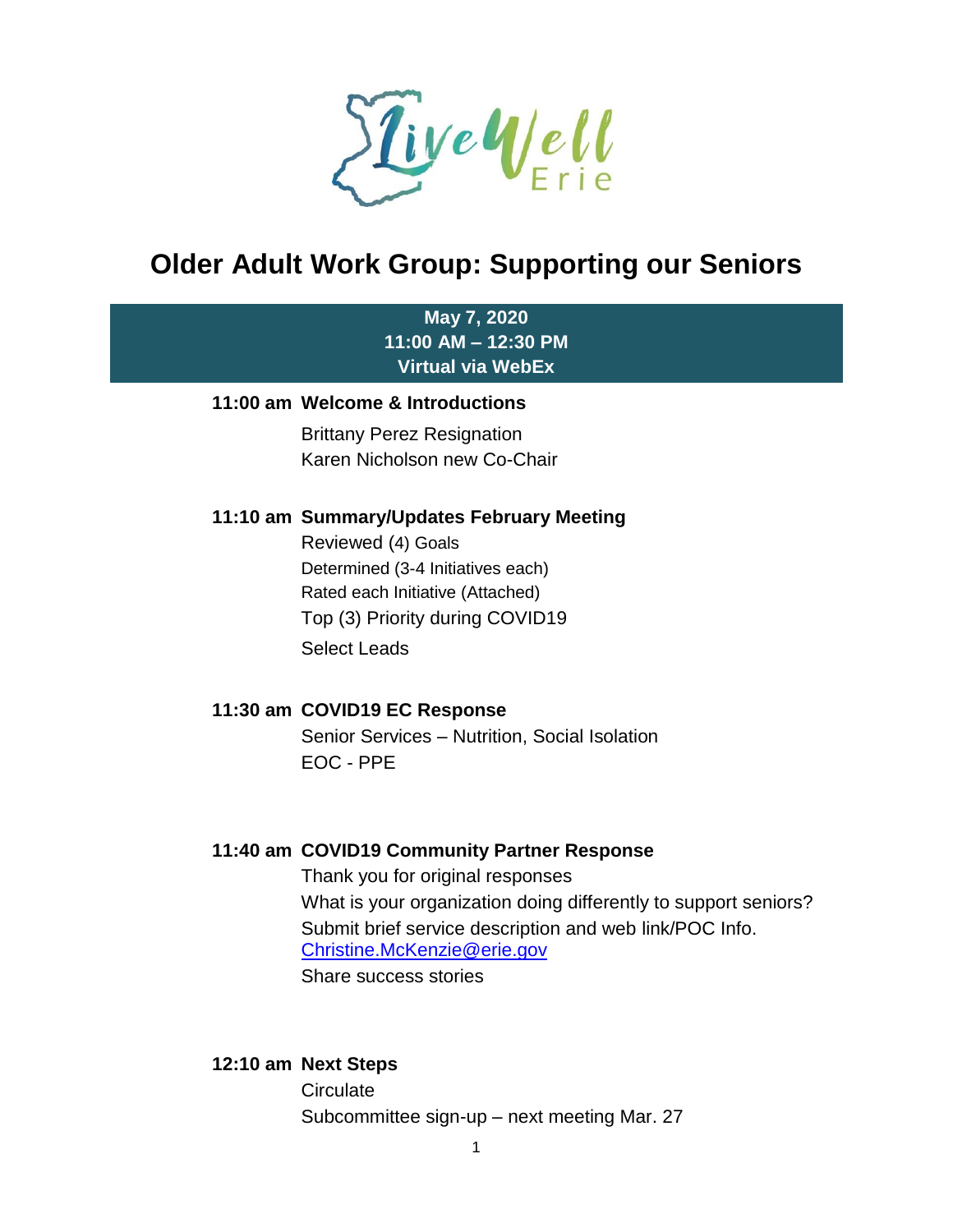# **10:28 am Future Meetings**

Review schedule below Full Task Force Meeting Schedule